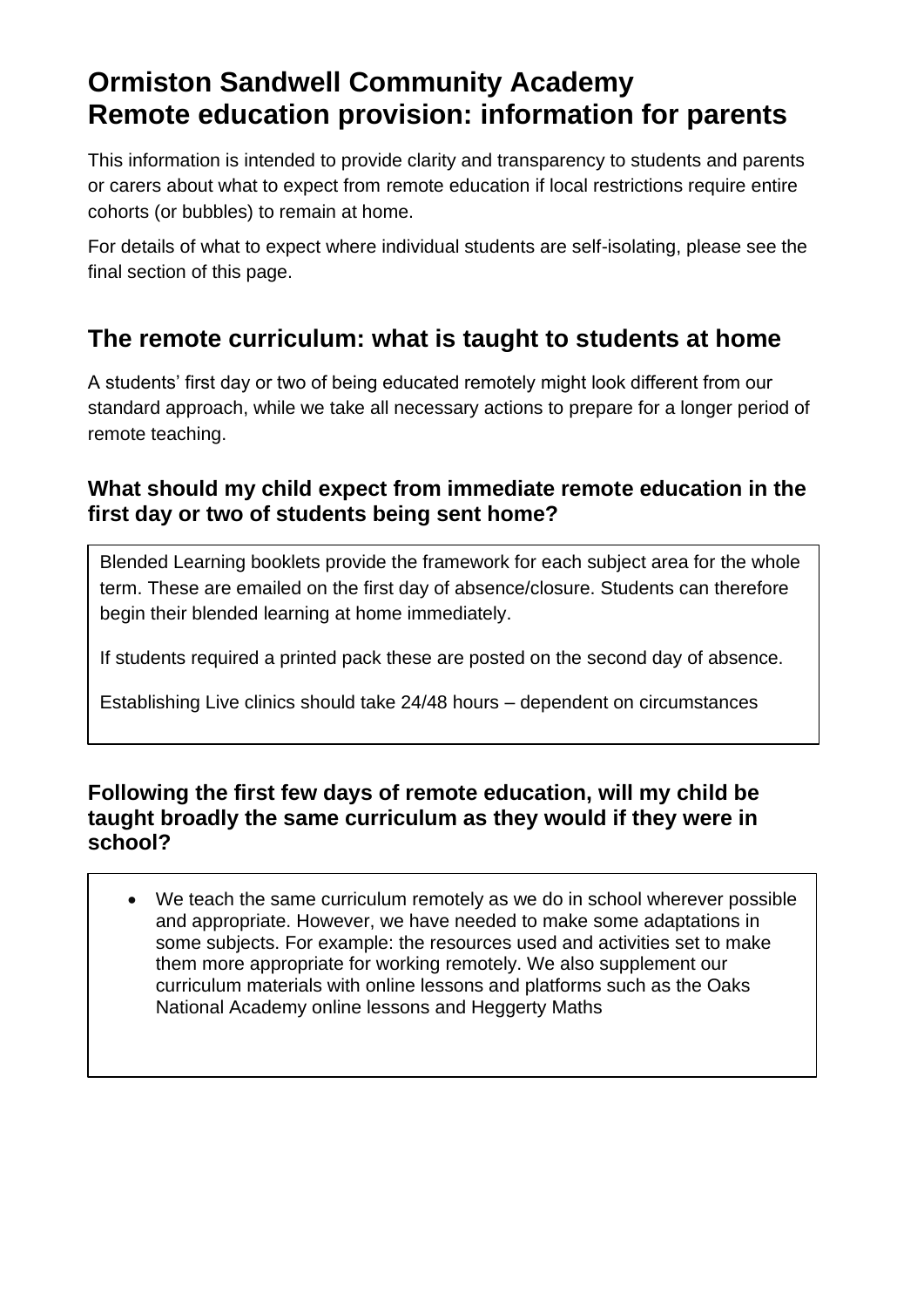# **Remote teaching and study time each day**

### **How long can I expect work set by the school to take my child each day?**

We expect that remote education (including remote teaching and independent work) will take students broadly the following number of hours each day:

| Secondary school-aged students not<br>working towards formal qualifications<br>this year | $4 - 5$ hours' worth of work per<br>academic day |
|------------------------------------------------------------------------------------------|--------------------------------------------------|
| Secondary school-aged students<br>working towards formal qualifications<br>this year     | $4 - 5$ hours' worth of work per<br>academic day |

## **Accessing remote education**

#### **How will my child access any online remote education you are providing?**

Students can access work using the following platforms:

Microsoft Outlook – all students will receive a blended learning booklet outlining work and resources for each subject area each term

Microsoft Teams via their academy account

The academy R drive – via remote access weblink

The Oaks National Academy – via a weblink

Other platforms – with passwords and log ins provided by departmental areas

### **If my child does not have digital or online access at home, how will you support them to access remote education?**

We recognise that some students may not have suitable online access at home. We take the following approaches to support those students to access remote education: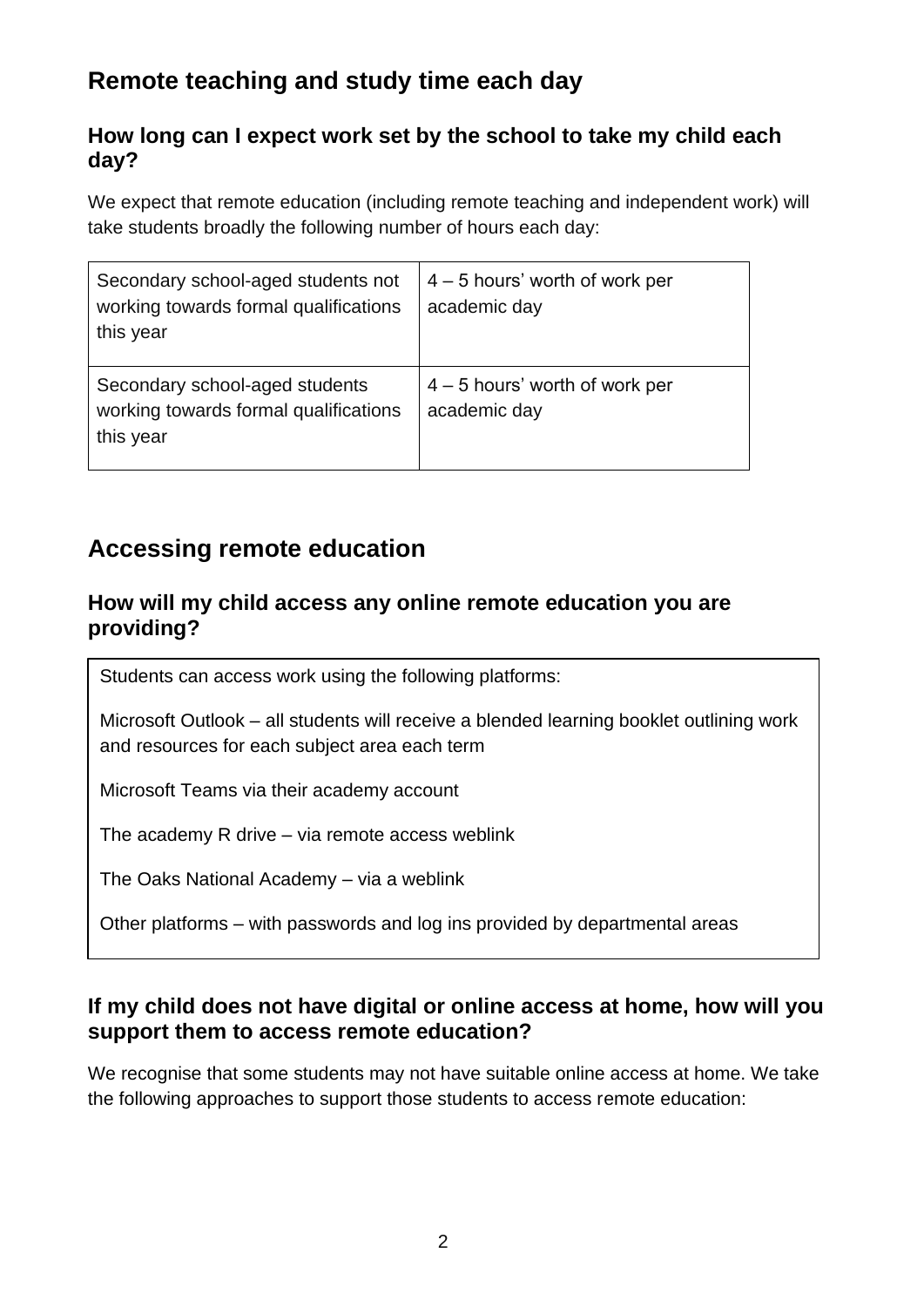- We issue students laptops where possible. Individual students and parents are emailed and asked to sign the loan agreement and collect laptops from the academy
- We issue students dongles where possible. Individual students and parents are emailed and asked to sign the loan agreement and collect laptops from the academy
- For any student who has no access to online learning we provide and post home a printed blended learning pack. Please let HOH know if that applies to your child
- Students can submit work when they return to the academy after a period of isolation if they do not have internet access at home

### **How will my child be taught remotely?**

We use a combination of the following approaches to teach students remotely:

Some examples of remote teaching approaches:

- live clinics (online support session)
- recorded teaching (e.g. Oak National Academy lessons, video/audio recordings made by teachers)
- Other materials produced by staff to support learning at home including worksheets and power points
- commercially available websites supporting the teaching of specific subjects or areas, including video clips or sequences such as Heggerty Maths and Ever learner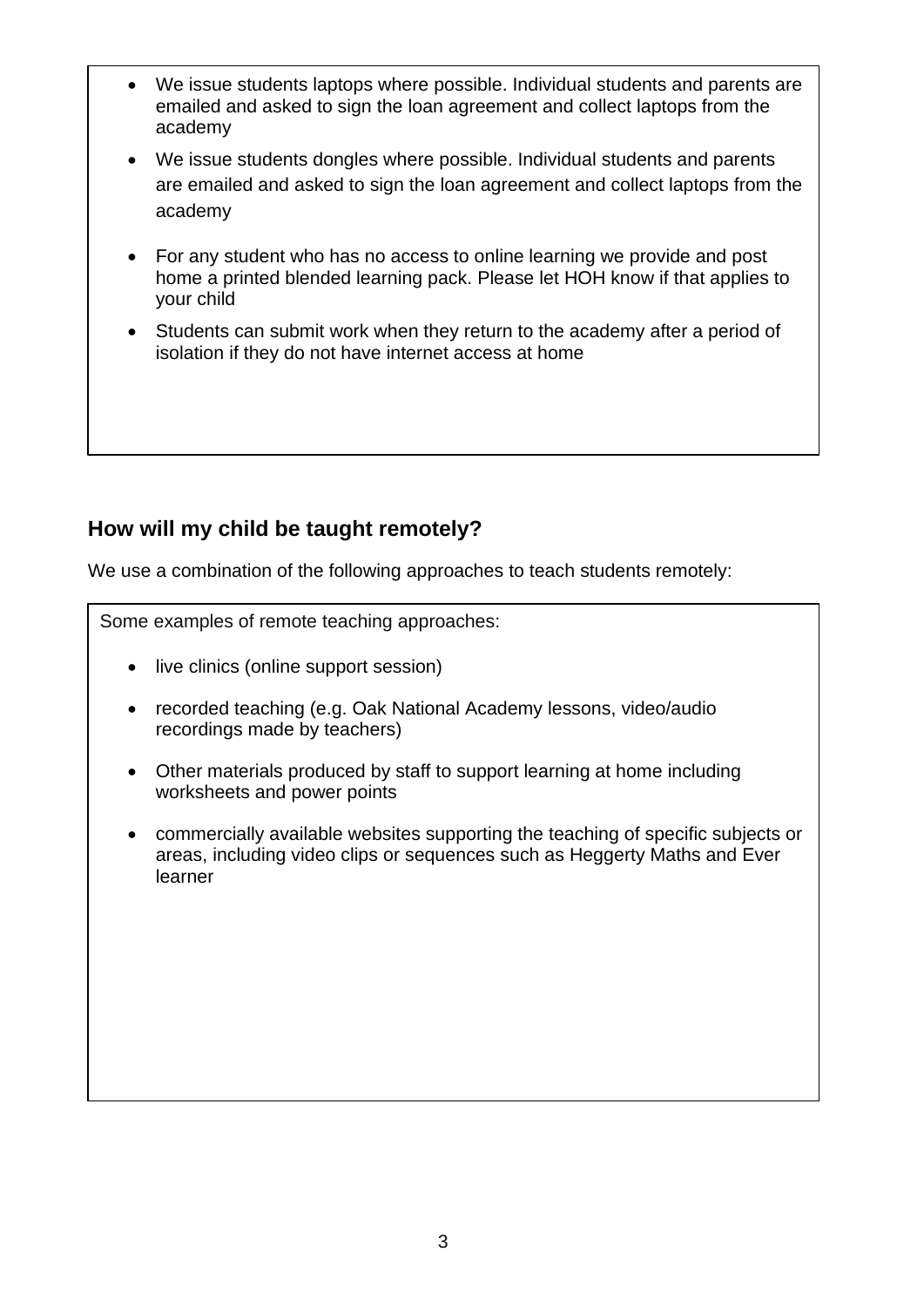# **Engagement and feedback**

#### **What are your expectations for my child's engagement and the support that we as parents and carers should provide at home?**

#### • **We expect students to**:

- Complete all assignments set for each subject
- Attend live clinics when they are available and behave appropriately
- Use email/live clinics to ask for support and help
- Be prepared for remote learning by knowing their log ins/passwords/how to access work/how to get support (all outlined in our blended learning booklet)
- Spend the appropriate amount of time and effort on work
- **Expectations of parental support are:**
- To read academy documentation carefully so it is clear what is expected of their child while working at home
- Inform the academy if there are IT or other issues to see how we can support
- Ensure their child is following a normal routine during the day get up/bed time, working time etc
- Checking and discussing the work which has been completed each day
- Providing support, encouragement and help when possible

#### **How will you check whether my child is engaging with their work and how will I be informed if there are concerns?**

- Following the removal of a student from a live clinic for poor behaviour communication will be made to their parents/carers clearly outlining the behaviour demonstrated via phone call.
- Lack of attendance at live clinics will be noted and parents made aware via the pastoral team
- Lack of work on return from isolation/during isolation will be reported to parents via phone call/email/SIMS app/Text

### **How will you assess my child's work and progress?**

Feedback can take many forms and may not always mean extensive written comments for individual children. For example, whole-class feedback or quizzes marked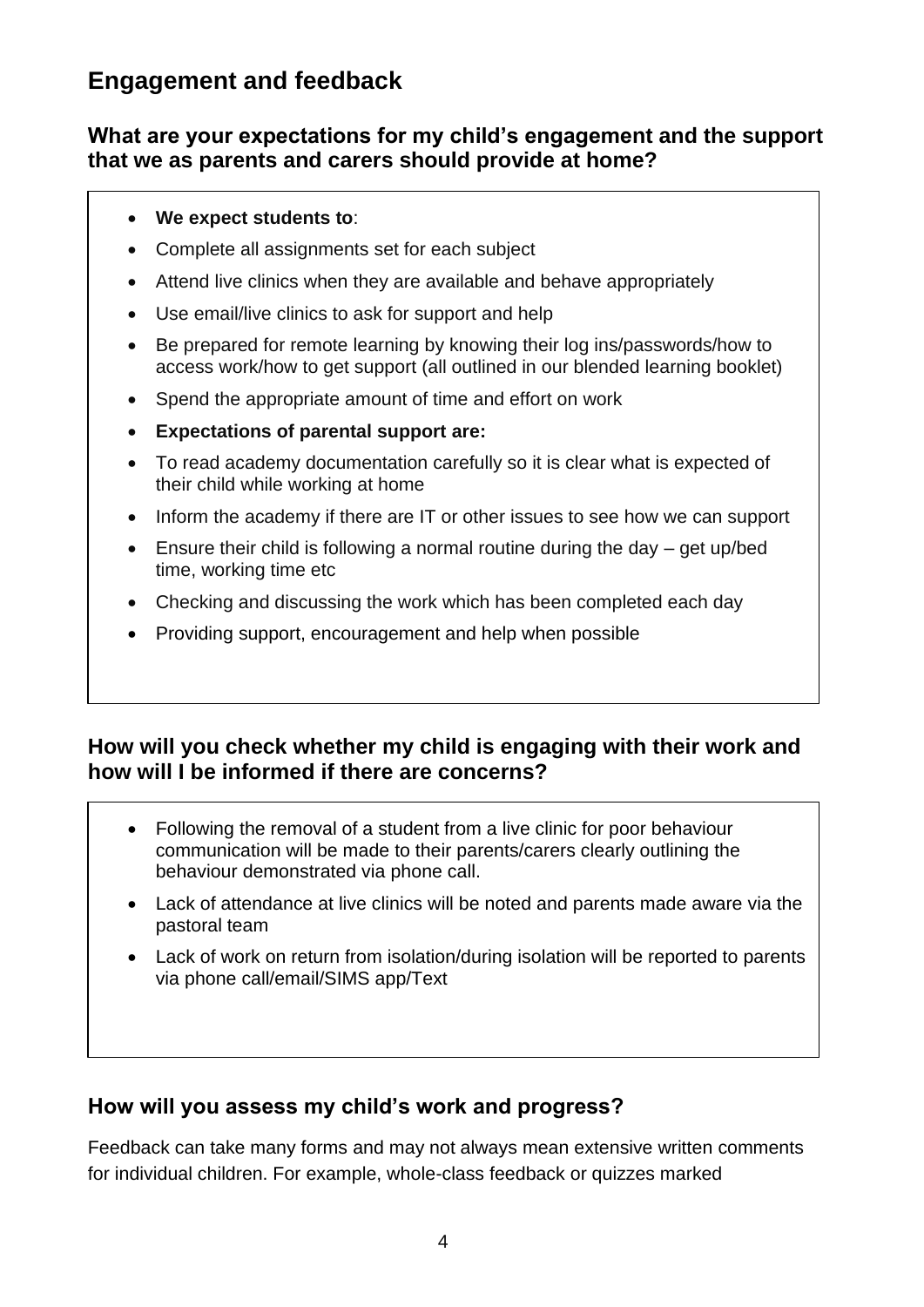automatically via digital platforms are also valid and effective methods, amongst many others. Our approach to feeding back on pupil work is as follows:

- Teachers will not be able to mark paper copies of any work completed until it has been bought in from home and left for 48 hours as a minimum. However, staff will ensure students get advice and guidance about common mistakes or misconceptions via e mail and/or in lessons.
- Feedback will use the departmental coding system. Copies of what the codes mean have been provided to students.
- Students will be asked to send in written work, photos of practical work or art work, complete on line exercises and quizzes and self-assess their own work as well.
- Students will receive feedback every 2 to 3 weeks depending on the frequency of the subject

# **Additional support for students with particular needs**

#### **How will you work with me to help my child who needs additional support from adults at home to access remote education?**

We recognise that some students, for example some students with special educational needs and disabilities (SEND), may not be able to access remote education without support from adults at home. We acknowledge the difficulties this may place on families, and we will work with parents and carers to support those students in the following ways:

- We ensure vulnerable and SEN students receive regular contact and support. This will involve Keep In Touch calls and, when possible Live clinics in groups to provide extra support for remote learning
- Materials provide for remote learning are differentiated in nature and also added to by our Learning Support people
- The Oaks National Academy also has differentiated online lessons

# **Remote education for self-isolating students**

Where individual students need to self-isolate but the majority of their peer group remains in school, how remote education is provided will likely differ from the approach for whole groups. This is due to the challenges of teaching students both at home and in school.